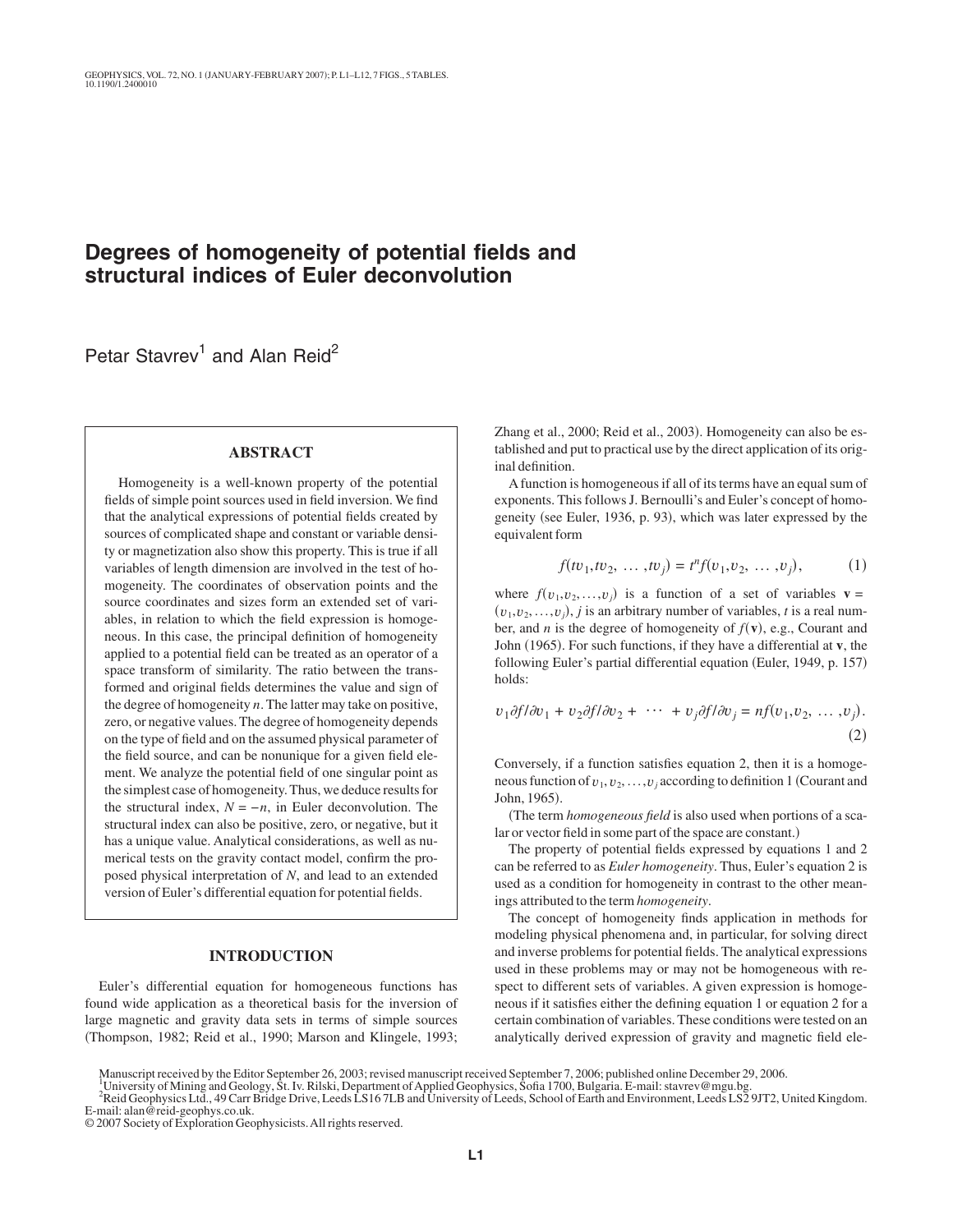ments for some simple sources (Stavrev, 1997). In this paper, the homogeneity test is applied to the general integral expressions for the gravity and magnetic potentials and their spatial derivatives. We consider a set of variables having the dimension of length. They are coordinates of the observation points as well as geometrical source parameters.

Equation 1 is a much easier way to analyze homogeneity than differential equation 2, which requires a lot of tedious and error-prone differential calculus. The left-hand side,  $f(tv)$ , of equation 1 can be viewed as an operator acting on the set **v** of all independent variables with dimension of length, and generates a similarity transform in the space. The ratio  $f(t\mathbf{v})/f(\mathbf{v})$  determines the sign and value of the degree of homogeneity. Indeed, by equation 1,

$$
n = \ln[f(t\mathbf{v})/f(\mathbf{v})]/\ln t \tag{3}
$$

when  $t > 0$  and  $t \ne 1$ . The coefficient of similarity *t* can be taken to be a limited number greater than 1, without invalidating the generality of the above statements.

The multiplication of all variables of length dimension in the lefthand side of equation 1 by a given number *t* is a manipulation of the analytical expression that affects the observations and the sources as well. The scaling factor *t* is a coefficient of similarity between the original source and the transformed source. The latter copies the shape of the original source, but in another scale and position. Thus, a straight line shifts to a straight line, the angle between two lines is preserved, the length measure increases by factor *t*, the surface measure by  $t^2$ , and the solid measure by  $t^3$ . During the above manipulation, if we assign the original density distribution to the similar points of the transformed source, then the ratio between the original field and the transformed field will be determined by *t n* , where *n* represents the degree of homogeneity according to equations 1 and 3. Here, we assume the mass and magnetic moment, and their line, surface, and volume densities are limited in value. It is also assumed that they are continuously (or piecewise-continuously) distributed physical parameters of limited variations in the analyzed expressions of potential fields.

With these conditions in mind, we study the geometrical and physical meaning of homogeneity shown by the general analytical expressions for gravity and magnetic fields. The studies are both analytic and numeric.

### **ANALYSIS OF EULER HOMOGENEITY OF GRAVITY FIELD ELEMENTS**

#### **Potential of the field of a set of point masses**

The gravity field of a point mass has the potential *V*,

$$
V = \gamma m/r, \tag{4}
$$

where  $\gamma$  is the gravitational constant,  $m$  is the mass, and

$$
r = [(x - x_0)^2 + (y - y_0)^2 + (z - z_0)^2]^{1/2}
$$
 (5)

is the distance between an observation point  $P(x, y, z)$  and the location  $M(x_0, y_0, z_0)$  of the mass (e.g., Blakely, 1995). In expression 4, the distance  $r$  is variable with the dimension of length. It is defined by the components  $r_x = (x - x_0), r_y = (y - y_0),$  and  $r_z = (z - z_0)$  of the distance vector  $\mathbf r$  from point  $M$  to point  $P$ , as well as by the elementary independent variables  $x$ ,  $y$ ,  $z$ ,  $x_0$ ,  $y_0$ , and  $z_0$ , in equation 5. The tests of homogeneity for the potential in equation 4 can be implemented using equation 1 and taking into account equation 5 to obtain

$$
V(tr) = \gamma m/(tr) = t^{-1}V(r), \qquad (6)
$$

$$
V(tr_x, tr_y, tr_z) = \gamma m / [(t(x - x_0)]^2 + [t(y - y_0)]^2
$$
  
+ 
$$
[t(z - z_0)]^2 \}^{1/2} = t^{-1} V(r_x, r_y, r_z), \quad (7)
$$
  

$$
V(tx, ty, tz, tx_0, ty_0, tz_0) = \gamma m / [(tx - tx_0)^2 + (ty - ty_0)^2
$$
  
+ 
$$
(tz - tz_0)^2]^{1/2}
$$
  
= 
$$
t^{-1} V(x, y, z, x_0, y_0, z_0).
$$
 (8)

These equations show that the coordinates *x*, *y*, *z*,  $x_0$ ,  $y_0$ ,  $z_0$  form the full analytical set of independent variables of homogeneity for the gravity potential *V* with a degree of homogeneity  $n = -1$ . The minus sign implies

$$
V(tx, ty, tz, tx_0, ty_0, tz_0) < V(x, y, z, x_0, y_0, z_0). \tag{9}
$$

(See equation 3 for  $t > 1$ ). Obviously, the potential at point  $P^*(tx, ty, tz)$ , created by a mass *m* located at point  $M^*(tx_0, ty_0, tz_0)$ , has a lower value than the original potential at point  $P(x, y, z)$ . Physically, equation 9 is explained by the larger distance *trr*, although the mass *m* remains unchanged. Geometrically, the points *P*\* and *M*\* are images of similarity of the original points  $P$  and  $M$  (Figure 1).

If we accept the condition  $0 < t < 1$ , then inequality 9 would produce the reverse  $(>)$  result. However, the degree of homogeneity remains the same, namely  $n = -1$ . Thus, the condition  $t > 1$  is sufficient for further analysis of the degree *n*.

A set of point masses creates a gravity field with potential,

$$
V = \Sigma V_i = \gamma \Sigma m_i / r_{MiP}, \quad i = 1, 2, \dots, j, \tag{10}
$$

where *j* is the number of masses,  $r_{MIP}$  is the distance between the observation point  $P(x, y, z)$  and the point  $M_i(x_{0i}, y_{0i}, z_{0i})$  locating the mass  $m_i$ . Expression 10 is homogeneous of degree  $n = -1$  with respect to the set of all coordinates,  $\mathbf{v} = (x, y, z, x_{01}, y_{01}, z_{01}, \dots, x_{0j}, y_{0j}, z_{0j})$  $(z_{0j})$ , because each potential *V<sub>i</sub>* is homogeneous of degree *n* = −1 by equations 6–8. Thus, all terms in equation 10 satisfy the principal requirement of an equal degree of homogeneity. The sign of *n* shows that  $V(t\mathbf{v}) < V(\mathbf{v})$ . The masses  $m_i$ ,  $i = 1, 2, ..., j$ , do not change their values in this homogeneity test, i.e.,  $m_i^*(tx_{0i}, ty_{0i}, tz_{0i}) = m_i(x_{0i}, y_{0i},$ *z*0*i*-.

#### **Field potential of a line mass**

Assume that a line mass is distributed continuously at a constant or variable density  $\lambda$  along a curved line *L*. Then, the potential *V* of its gravity field can be expressed by the well-known integral forms

$$
V = \gamma \int_{(L)} dm/r_{MP}
$$
 (11)

and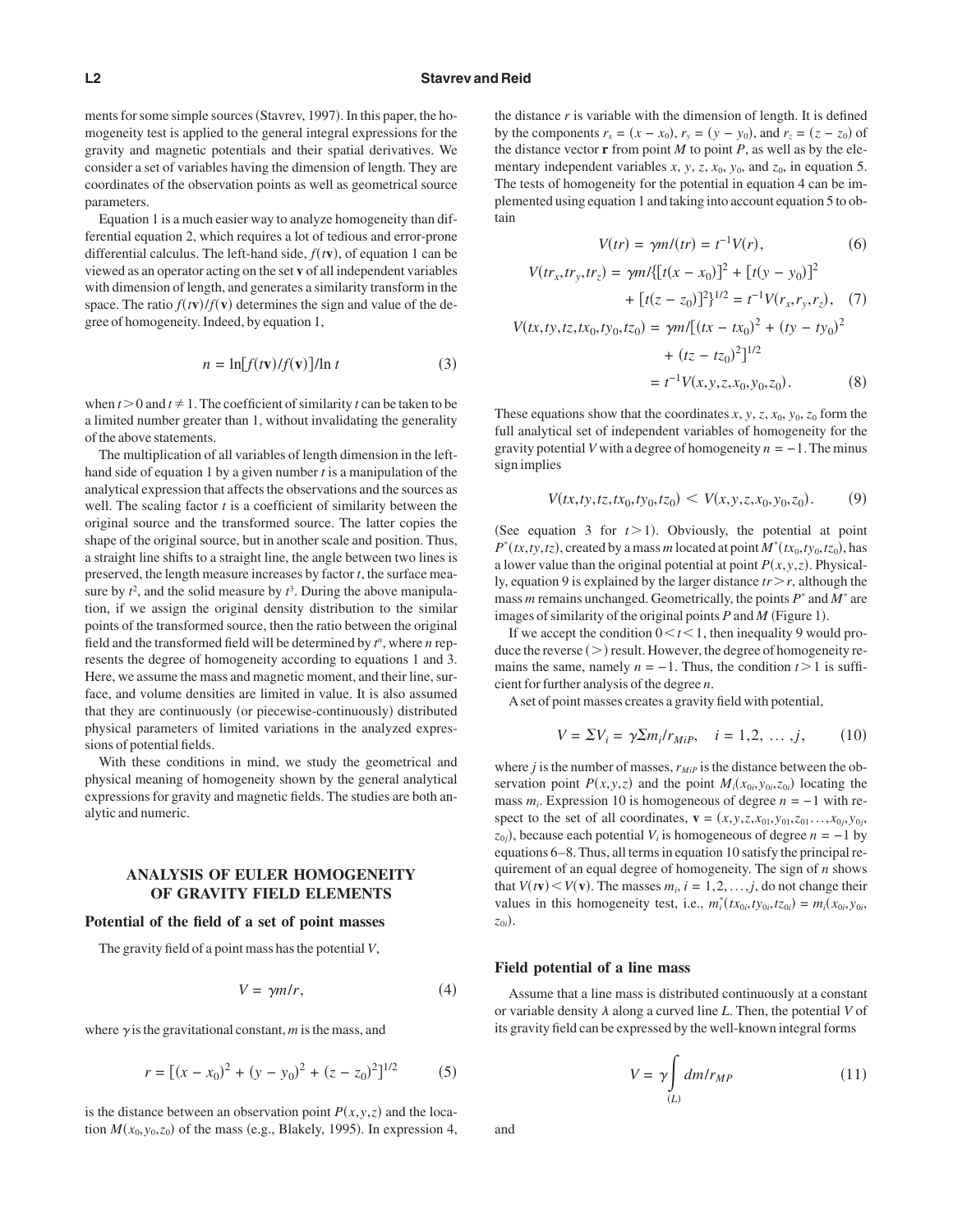$$
V = \gamma \int_{(L)} \lambda dl / r_{MP}, \qquad (12)
$$

where  $P(x, y, z)$  is the observation point,  $M(x_0, y_0, z_0)$  is a point of the line source  $L$ , and  $r_{MP}$  is the distance between points  $P$  and  $M$  according to equation 5.

The subintegral expression of the integral 11 is a homogeneous function of the distance  $r_{MP}$ , like the potential of a point mass (see equations 4–8). As a limit of the sum of an infinite number of infinitesimal terms of equal degree of homogeneity  $n = -1$ , the first integral has the same degree of homogeneity (see equation 10 for example). A space transform of similarity shifts the original source *L* to a transformed source *L*\* with the same mass, because this physical parameter does not change its value in the above test of homogeneity.

The second integral 12 has a subintegral expression containing two elements of length dimension,  $r_{MP}$  and *dl*. Their ratio,  $dl/r_{MP}$ , is a



dimensionless quantity, so the degree of homogeneity of the subintegral expression is  $n = 0$ . Hence, the potential *V* obtains the same degree of homogeneity,  $n = 0$ . In this case, the line density  $\lambda(M)$  does not change its value in a space transform of similarity, i.e.,  $\lambda(M^*)$  $= \lambda(M)$ , where *M*<sup>\*</sup> is the similar image of the original point *M* of the line source *L*.

Evidently, the potential *V* in expressions 11 and 12 can exhibit different degrees of homogeneity. These correspond to various ways in which the potential can be expressed whenever the mass is distributed continuously. When the mass parameter is assumed, as in expression 11, then  $n = -1$ . In terms of the similarity transform, this means  $V^*(P^*)$  < *V*(*P*), because of the larger distances  $r_{M^*P}$  and length of  $L^*$ at the same mass of *L*\* as the original mass of *L*.When the line density is used, as in expression 12, then  $n = 0$ . In this case, the mass of  $L^*$ is greater than the mass of *L*, as the density  $\lambda^* = \lambda$  on a longer line  $L^*$ (see Figure 2). This compensates for the effect of the increased distances, so that  $V^*(P^*) = V(P)$ . The degree  $n = 0$  reflects this equality.



Figure 1. Similarity transforms of a point mass and the potential of its gravity field at coefficient of similarity  $t = 2$ . (a) Profiles of the gravity potential  $V$  (curve 1) from the original mass and the potential  $V^*$  (curve 2) from the similar mass. (b) Original mass  $m$  in point  $M(3,2)$  and the similar mass  $m^* = m$  in point  $M^*(6,4)$ . Point  $P^*(0,8)$ is the similar image of the original observation point  $P(0,4)$ . In point  $P^*$ , the calculated gravity potential  $V^* = 15$  mGal. km is half the original potential  $V = 30$  mGal. km at point *P*, thus showing degree of homogeneity  $n = -1$  ( $V^* = 2^{-1}V$ ).

Figure 2. Similarity transforms of a vertical rod and the potential of its gravity field at coefficient of similarity  $t = 2$ . (a) Profiles of the potential *V* (curve 1) from the original rod *L* and the potential  $V^*$ (curve 2) from the similar rod  $L^*$ . (b) Original rod from points  $M_1(3,1)$  to  $M_2(3,3)$  and the similar rod from points  $M_1^*(6,2)$  to  $M_2^*(6,6)$  at the same density,  $\lambda^* = \lambda$ . A segment *l*<sup>\*</sup> of *L*<sup>\*</sup> is the similar image of the segment *l* of *L*. Point  $P^*(0,8)$  corresponds to the original observation point  $P(0,4)$ . The calculated potential  $V^*(\overline{P}^*) =$ 66 mGal. km is equal to the original potential  $V(P)$ . It means  $n =$  $0 (V^* = 2^0 V).$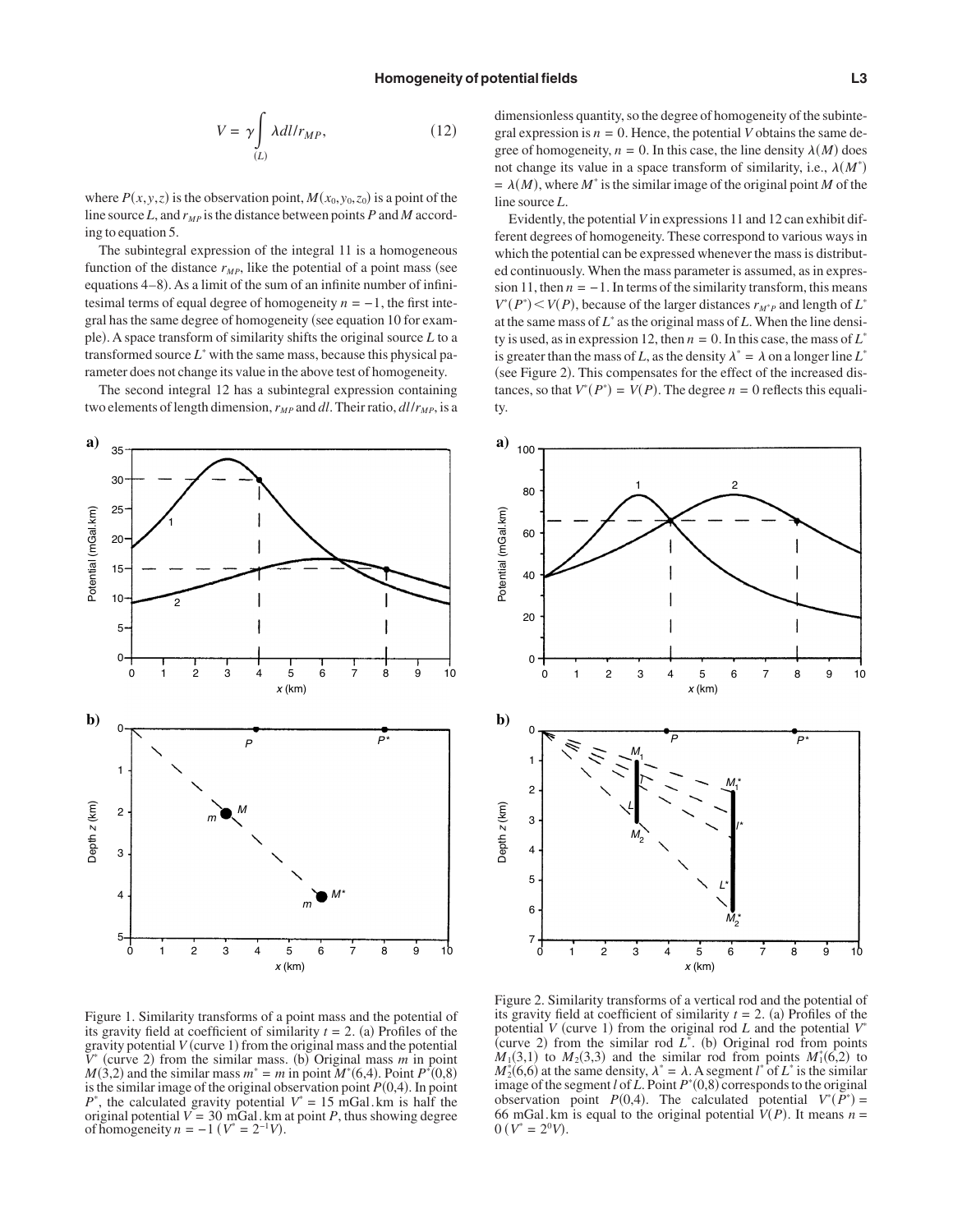The difference between the two possible degrees of homogeneity,  $n = -1$  and  $n = 0$ , follows the relationship,  $\lambda = dm/dl$ , between the two physical parameters. This relationship contains one element of length dimension. Note that the integral expressions 11 and 12 reflect the degree of homogeneity without the need to perform the integration. This assumes the above condition requiring a well-behaved mass distribution.

The general inferences made here are confirmed by the analytical and numerical tests on the gravity potential of a line mass model with constant and variable density described in Appendix A. Appendix B shows similar basic results for a line mass with a logarithmic 2D potential.

#### **Field potential of a surface mass**

A surface mass is distributed continuously at constant or variable density  $\sigma$  on a surface *S*. Its gravitational potential is

$$
V = \gamma \int_{(S)} (\sigma/r) ds \tag{13a}
$$

or

$$
V = \gamma \int_{(S)} dm/r.
$$
 (13b)

Homogeneity analysis can be performed by analogy with the above case of a line mass. For the first integral 13a, we obtain a degree of homogeneity of  $n = -1 + 2 = 1$ , taking into account the factor  $r^{-1}$ and a 2D integration area *ds*. For the second integral expression 13b, the factor  $r^{-1}$  gives a degree of  $n = -1$ . These results do not depend on the assumed functional forms of mass distribution along the surface *S*. The example below illustrates these conclusions.

Consider a potential *V* of a spherical shell with radius *R*, constant density  $\sigma$ , and mass  $m = \sigma 4 \pi R^2$ , centered at the point  $M(x_0, y_0, z_0)$ ,

$$
V = \gamma m/r = \gamma \sigma 4 \pi R^2 / [(x - x_0)^2 + (y - y_0)^2 + (z - z_0)^2]^{1/2},
$$
\n(14)

where  $r > R$ . The degree of homogeneity of the first expression is *n*  $= -1$  with respect to the distance *r*, or the set of coordinates **v**  $=(x, y, z, x_0, y_0, z_0)$ , when *m* keeps its value. However, the expression after the second equality  $(=)$  using the full set of geometric variables, including radius *R*, shows a degree of homogeneity  $n = 1$ , as  $(tR)^2/(tr) = t^1R^2/r$ . In this case,  $V(P^*) > V(P)$  because of the now larger mass  $m^* = \sigma 4 \pi (tR)^2 = t^2 m$ .

#### **Field potential of a solid mass**

Assume that a solid mass is distributed continuously at a constant or variable density  $\rho$  in a domain *D*. The resulting potential is

$$
V = \gamma \int_{(D)} (\rho/r) d\tau
$$
 (15a)

$$
V = \gamma \int_{(D)} dm/r
$$
 (15b)

(e.g., Blakely, 1995, p. 46). The first integral 15a is homogeneous of degree *n* = 2, because the factor *r*−1 contributes a degree of −1, and the 3D volume element  $d\tau$  contributes a degree of 3, so that we have  $n = -1 + 3 = 2$ . The second integral 15b has a degree of homogeneity  $n = -1$ , determined only by the factor  $r^{-1}$ .

These results can be illustrated with the example of a solid spherical body of radius *R*, constant density  $\rho$ , and mass  $m = \rho(4/3)\pi R^3$ , centered at  $M(x_0, y_0, z_0)$ . Outside the sphere, the gravity potential is

$$
V = \gamma m/r = \gamma \rho (4/3) \pi R^3 / [(x - x_{0i})^2 + (y - y_{0i})^2 + (z - z_{0i})^2]^{1/2}.
$$
 (16)

This expression is homogeneous of degree *n* = −1 with respect to the distance  $r$ , or to the coordinates  $x$ ,  $y$ ,  $z$ ,  $x_0$ ,  $y_0$ ,  $z_0$ . Relative to the complete set of geometric variables,  $v = (x, y, z, x_0, y_0, z_0, R)$ , the rightmost expression in equation 16 has a degree of homogeneity *n*  $= 2$ . This positive degree shows that  $V(v) > V(v)$  because of the increased mass  $m^* = \rho(4/3)\pi(tR)^3 = t^3m$  of the enlarged sphere. In this case, the transformed source has the same density  $\rho$  as the original source, i.e.,  $\rho^* = \rho$ .

#### **2D potential**

In Appendix B we discuss the basic 2D case of a line-mass potential. A 2D solid mass with density  $\rho$ , and a 2D surface mass with density  $\sigma$ , create fields with potentials

$$
V = 2\gamma \int_{(\Omega)} \rho \ln(1/r) ds,
$$
  
\n
$$
V = 2\gamma \int_{(\Lambda)} \sigma \ln(1/r) dl,
$$
  
\nand 
$$
V = 2\gamma \int_{(\Gamma)} \ln(1/r) d\lambda,
$$
 (17)

where  $\Omega$  is the cross section of a solid body,  $\Lambda$  is an open or closed line of the cross section of a 2D material surface, and  $\Gamma$  is  $\Omega$  or  $\Lambda$ , respectively. The logarithmic function has a degree of homogeneity equal to 0 (Appendix B). Thus, the first integral yields a degree of homogeneity  $n = 2$ , the second  $n = 1$ , and the third  $n = 0$ . These results agree with those obtained above for the cases of the 3D potentials of a solid, a surface, and a line mass, respectively, when the assumed physical parameter is the density.When the physical parameter is the partial mass of segments of equal length along the 2D source, then  $n = -1$  (Appendix B). Therefore, the 2D case does not differ from the 3D case when one accounts for the entire source geometry, and not just for the source's normal cross section. In support of this conclusion, Figures 3 and 4 depict numerical tests for 2D models of thin and thick contacts, respectively.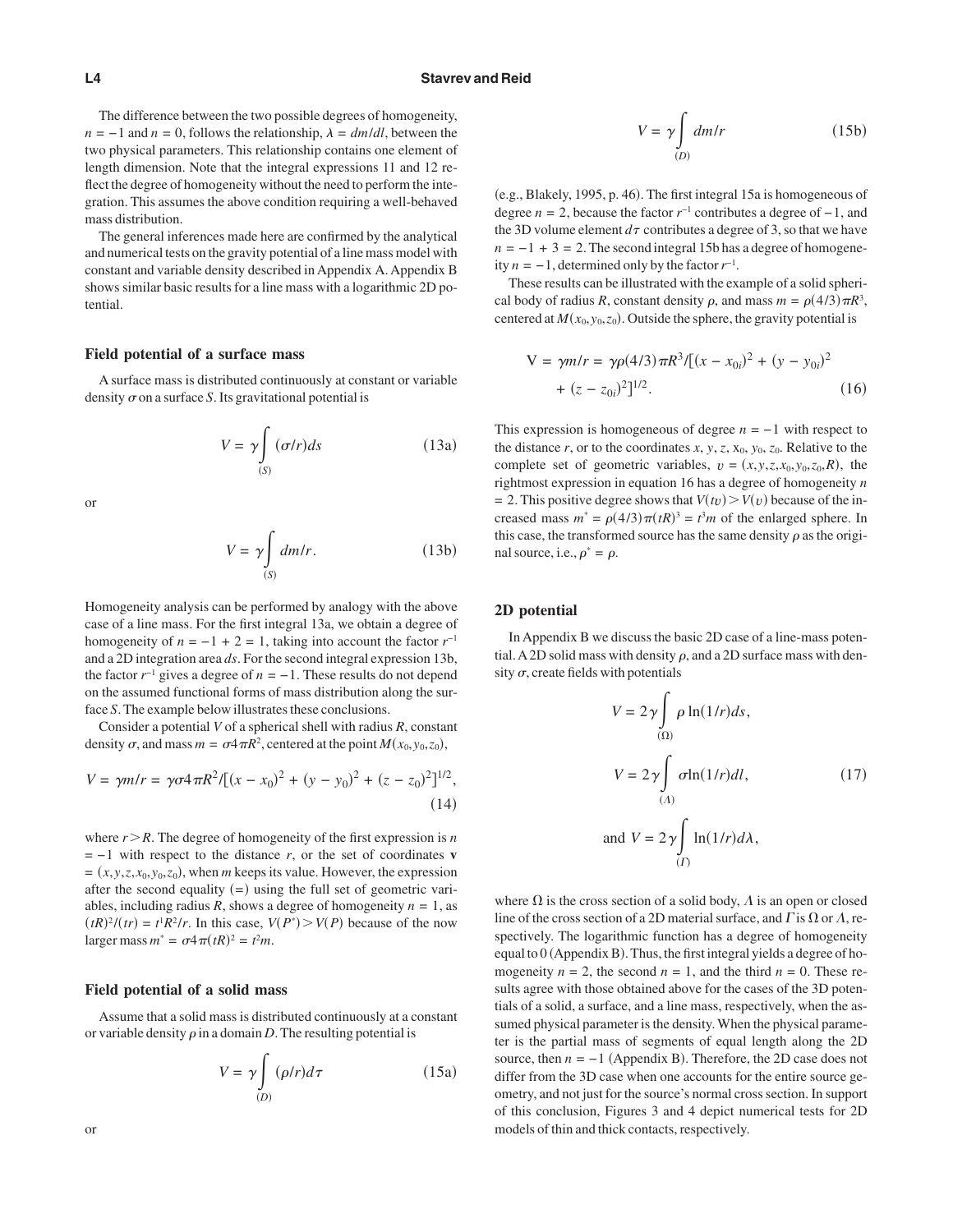### **Homogeneity of gravity potential derivatives**

If the potential *V* is homogeneous, then so is any derivative of *V* (Blakely, 1995). The degree of homogeneity  $n_k$  of the derivative  $\partial^k V/\partial x^\alpha \partial y^\beta \partial z^\gamma$ , where  $\alpha + \beta + \chi = k$ , decreases by the number *k* with respect to the degree  $n_0$  of the potential  $V$ , i.e.,

$$
n_k = n_0 - k,\tag{18}
$$

where *k* is the order of the derivative,  $k = 0, 1, 2, 3, \ldots$ . This relation shows the increasing exponent of the reciprocal distance 1/*r* as the order *k* increases. The derivatives of a given order *k* at different values of  $\alpha$ ,  $\beta$ , and  $\gamma$ , all have equal degrees of homogeneity. The derivatives of *V* with respect to the geometric variables of the source also exhibit regularity of equation 18 (see also equations A-4 in Appendix A).

## **a**) 5 4 g **g**  $g^*$ *g* (mGal) 3  $1/2$ 2 1  $\Omega$ 0 1 2 3 4 5 6 7 8 9 10 *x* (km) **b)** 0 *<sup>P</sup> P* \* 1 Depth *z* (km) Jepth z (km) 2 *S* 3 *S* \* 4 М 5 0 1 2 3 4 5 6 7 8 9 10 *x* (km)

Figure 3. Similarity transforms of a semi-infinite horizontal sheet and the vertical gravity component *g* at coefficient of similarity *t*  $= 2$ . (a) Profiles of the component *g* (curve 1) from the original sheet and the component  $g^*$  (curve 2) from the similar sheet. (b) Original sheet with edge point  $M(3,2)$  and the similar sheet with edge point  $M^*(6,4)$  at surface density  $\sigma^* = \sigma$ . Point  $P^*(0,8)$  is the similar image of the original observation point  $P(0,4)$ . In point  $P^*$ , the calculated gravity component  $g^* = 4.06$  mGal is equal to the original component *g* at point *P*, thus showing degree of homogeneity  $n = 0$  ( $g^*$  $= 2^{0}g$ .

### **A generalized expression for the degree of homogeneity**

The results we have obtained so far for the degrees of homogeneity of the gravity potential and its derivatives can be combined in a common expression,

$$
n_g = p - k - 1,\tag{19}
$$

where  $k$  is the order of the gravity field element in terms of the derivative of the potential *V*, and *p* is an integer whose value indicates the type of physical parameter in the analytical expression of the field element. Thus, the integer  $p$  has value:  $p = 0$  for the mass parameter,  $p = 1$  for the line density,  $p = 2$  for the surface density, and  $p = 3$  for the density of a solid mass. For  $p$  between 0 and 3, the degree  $n_e$  varies between  $(-k - 1)$  and  $(-k + 2)$  in accordance with equation 19. Table 1 shows  $n_e$  values of the gravity field elements for orders  $k \leq 3$ .



Figure 4. Similarity transforms of a vertical contact and the vertical gravity component *g* at coefficient of similarity  $t = 2$ . (a) Profiles of component  $g$  (curve 1) from the original contact and the component  $g^*$  (curve 2) from the similar contact. (b) Original contact with edge points  $M_1(3,1)$  and  $M_2(3,2)$ , and the similar contact with edge points  $M_1^*(6,2)$  and  $M_2^*(6,4)$  at density  $\rho^* = \rho$ . Point  $P^*(-2,6)$  is the similar image of the original observation point  $P(-1,3)$ . In point  $P^*$ , the calculated component  $g^* = 6.28$  mGal is double the original component  $g = 3.14$  mGal in point *P*, thus showing degree of homogeneity  $n = 1 (g^* = 2^1 g).$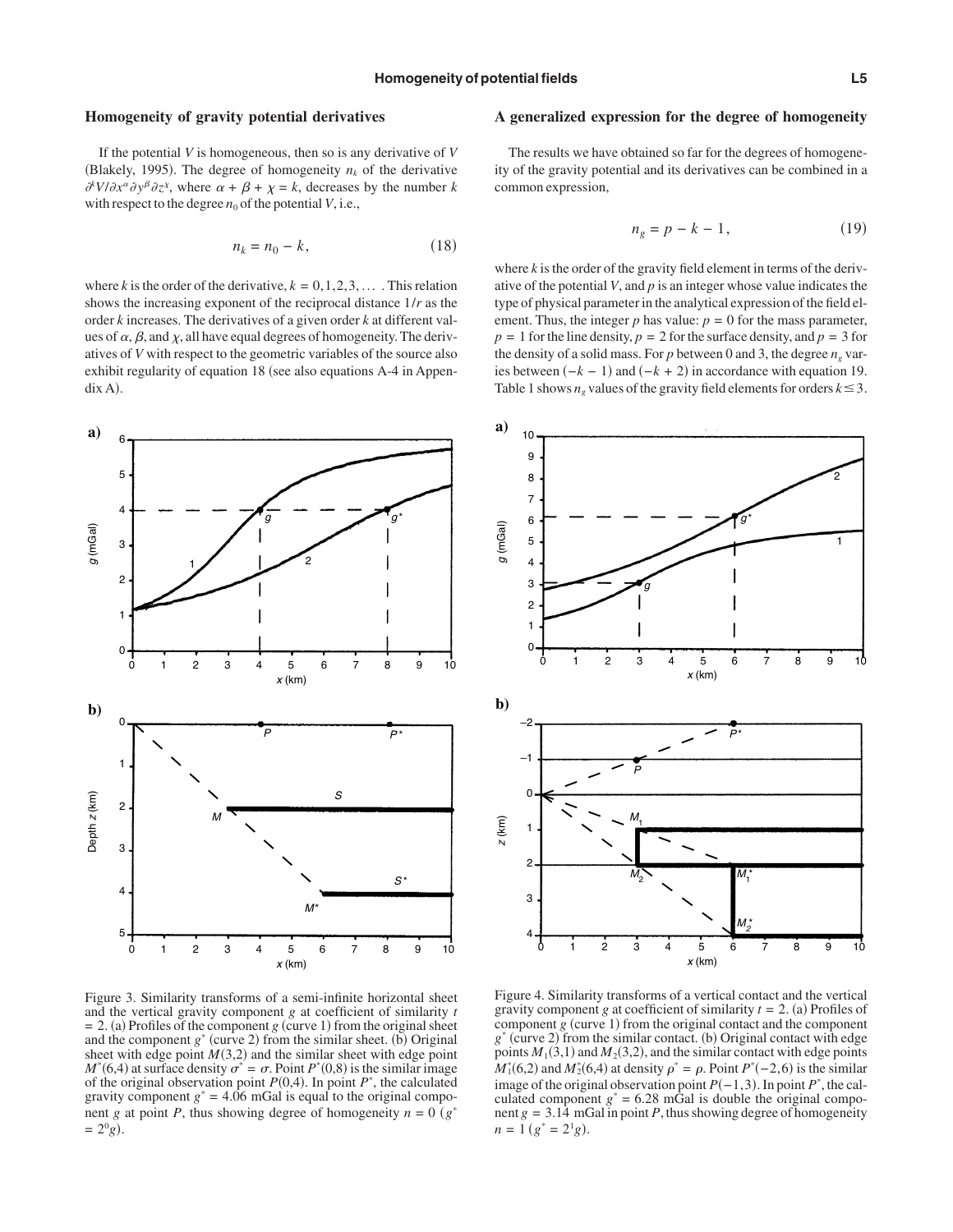#### **L6 Stavrev and Reid**

The parameter *p* in equation 19 can be treated in terms of homogeneity as the negative degree of homogeneity of the density distribution when the mass is the assumed physical parameter, i.e., when *m*\*  $t^0$ m. From the analysis above,  $\lambda^* = t^{-1}\lambda$ ,  $\sigma^* = t^{-2}\sigma$ ,  $\rho^* = t^{-3}\rho$ , where  $\lambda$ ,  $\sigma$ ,  $\rho$  are the line, surface, and solid density of the original source, and  $\lambda^*, \sigma^*, \rho^*$  are the densities of the respective transformed source. If the density is the assumed physical parameter, then the mass parameter undergoes transform,  $m^* = t^p m$ , in the test of homogeneity. Thus, the physical parameter distribution can be accepted as a homogeneous function with a specific conditional degree of homogeneity 0 for the assumed parameter, and *p* or −*p* for the alternative parameter. R. O. Hansen (personal communication, 2005) addressed this problem.

## **Homogeneity of the sum of analytical expressions of a gravity field element**

Consider a field element produced by collections of sources of different geometry, i.e., by point, line, surface, and solid sources. Their summary field can be homogeneous if the four potentials have the same degree of homogeneity.According to the above analysis, this is possible when the physical parameter in the appropriate analytical expressions is a mass parameter with index  $p = 0$ . In this case, the four potentials yield  $n = -1$ . The respective common degree *n* of a field element of higher order *k* is  $n_e = -k - 1$ , which is the minimal degree of homogeneity as indicated by equation 19.

## **Homogeneity as a precondition for potential field transforms**

The definition of homogeneity by equation 1 can be treated as a basic expression of a field transform if all observations and geometric variables of length are involved. Equation 8 is an example of such a transform. Figures 1–5 illustrate model transforms of this type. They are space transforms of similarity with respect to a given central point *O*, coefficient of similarity *t*, and degree of homogeneity *n*. If a data set of gravity (or magnetic) anomaly  $A(x, y, z)$  is given, then its direct similarity transform  $A(tx, ty, tz)$  is given by

## Table 1. Degrees of homogeneity  $n_g$  of gravity field elements.

$$
A(tx, ty, tz) = tn A(x, y, z).
$$
 (20)

The transformed anomaly  $A(tx, ty, tz)$  at shifted points  $P(tx, ty, tz)$ corresponds to the shifted original source with coefficient of similarity  $t$ . Assigning  $n$  is equivalent to choosing index  $p$  (equation 19, and equation 22, below), where the order  $k$  of data  $A$  is a known number. Thus, a desired transfer of masses (or dipoles) can be implemented using the field transform by equation 20. This physical aspect of the transform can be used as a basis of inversion techniques for potential fields. Suitable tools for such inversions are the finite-difference and differential similarity transforms (Stavrev, 1997). They are functions of the differences between the transformed field and the original field at a set of common points.

## **ANALYSIS OF EULER HOMOGENEITY OF MAGNETIC FIELD ELEMENTS**

The basic expression is the potential *U* of a dipole at the point  $M(x_0, y_0, z_0)$ ,

$$
U = C_m \mu \nabla_M (1/r) = - C_m \mu \nabla_P (1/r), \qquad (21)
$$

where  $r$  is the distance between point  $M$  and observation point  $P(x, y, z)$ ,  $\mu$  is the magnetic moment, and  $C_m$  is a factor depending on the measuring units (e.g., Blakely, 1995).

The test for homogeneity with respect to the geometric variables shows that the degree of homogeneity of expression 21 is  $n = -2$ , because  $1/r$  has a degree of homogeneity  $(-1)$ , and the  $\nabla$ -operator contributes  $(-1)$ . The magnetic moment  $\mu$ , as a vector physical parameter, is not a variable of homogeneity in this test.

As a consequence, the degree of potential *U* is  $n = -2$ , which is 1 less than the degree  $n = -1$  of the potential *V* of a point mass (equations 6–8). The potential of more complicated dipole fixed distributions is calculated by integrating potentials  $dU = C_m d\mu \nabla_M(1/r)$  of point dipoles (equation 21). Note that the gravity potential is calculated by integrating  $dV = \gamma dm/r$  of point masses (equation 15). Hence, for magnetic cases, the degree of homogeneity is always one less than the equivalent gravity case because of the  $\nabla$ -operator. So, we can use equation 19 to produce an equivalent relation for magnetic cases, namely,

|                                                    |                                           | Gravity field elements of order $k$ |                         |                          |                      |  |  |
|----------------------------------------------------|-------------------------------------------|-------------------------------------|-------------------------|--------------------------|----------------------|--|--|
| Physical<br>parameter in the                       |                                           | $\overline{0}$                      |                         | $\overline{2}$           | 3                    |  |  |
| analytical<br>expressions of<br>the field elements | Index, $p$ , of the<br>physical parameter | Potential                           | Strength,<br>components | Gradients,<br>curvatures | Third<br>derivatives |  |  |
| Quantity of mass<br>$m$ (kg)                       | $\Omega$                                  | $-1$                                | $-2$                    | $-3$                     |                      |  |  |
| Line density<br>$\lambda$ (kg/m)                   |                                           | $\theta$                            | $-1$                    | $-2$                     | $-3$                 |  |  |
| Surface density<br>$\sigma$ (kg/m <sup>2</sup> )   | $\mathfrak{D}$                            |                                     | $\Omega$                | -1                       | $-2$                 |  |  |
| Solid density<br>$\rho$ (kg/m <sup>3</sup> )       | 3                                         | 2                                   |                         | $\overline{0}$           | $-1$                 |  |  |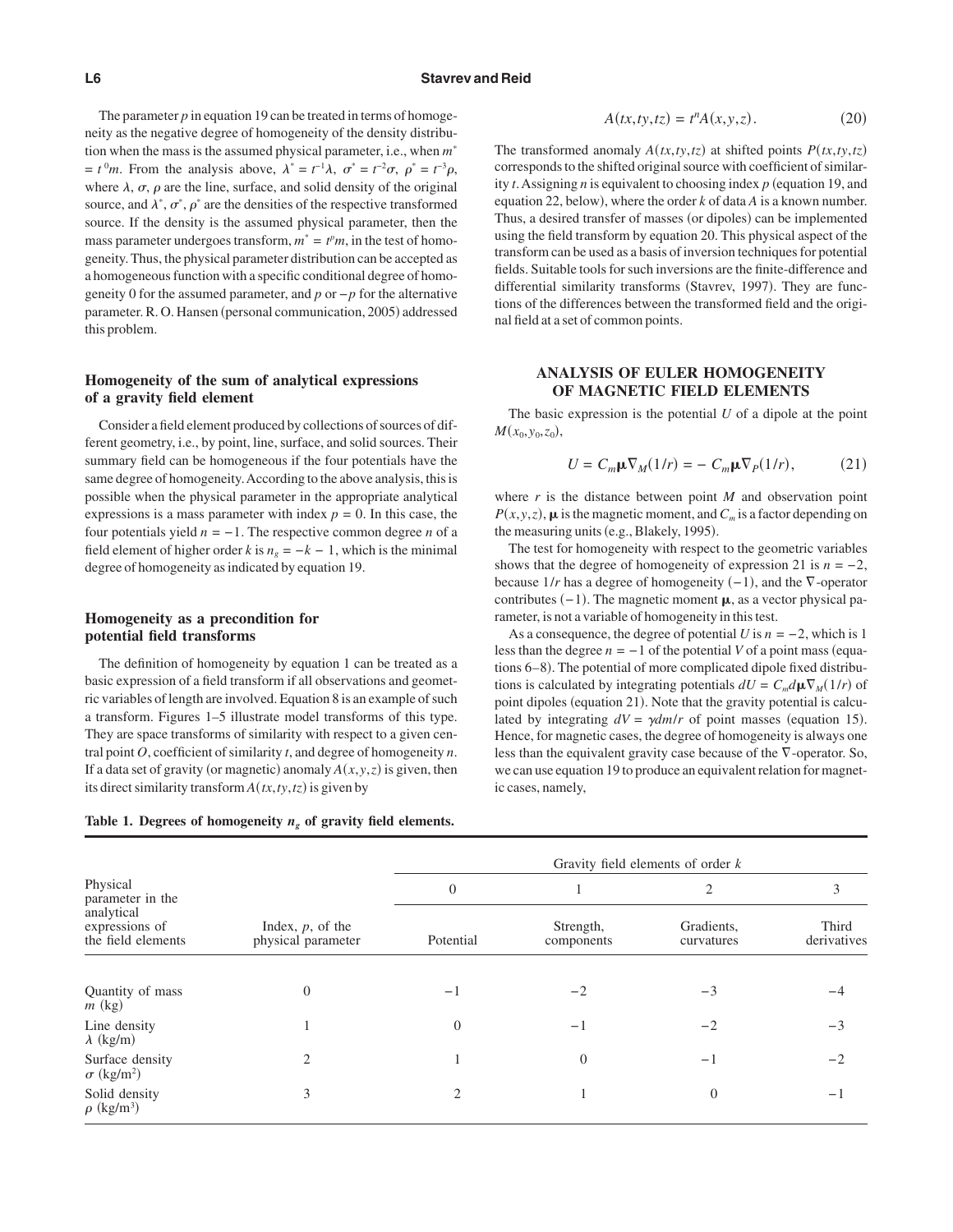$$
n_m = n_g - 1 = p - k - 2,\t(22)
$$

where *p* is an integer specifying the type of magnetic parameter in the analytical expression, so that  $p = 0$  for the magnetic moment,  $p$  $= 1$  for the line density of dipoles,  $p = 2$  for the surface density of dipoles, and  $p = 3$  for the volume density of dipoles (magnetization); *k* is the order of derivative of the potential *U*. This index *p* can be treated as a specific conditional degree of homogeneity of the magnetic parameter distributions, as in the gravity case above.

Table 2 shows the  $n_m$  values of magnetic field elements of order  $k$  $\leq$  3. For the possible values of index p, the degree of homogeneity varies within the limits  $(-k - 2)$  and  $(-k + 1)$ . By analogy with the gravity case, the minimum degree,  $(-k - 2)$ , is the common degree of homogeneity of interfering fields of point, line, surface, and solid dipole distributions. Figure 5 shows graphically the numerical test with magnetic anomaly  $\Delta T(k = 1)$  of a 2.5D solid source of arbitrary polygonal cross section with constant magnetization  $(p = 3)$ . The observed degree of homogeneity is  $n_m = 0$  as predicted by formula 22.

## **STRUCTURAL INDICES OF EULER DECONVOLUTION**

Euler deconvolution (after Reid et al., 1990) is widely used. It assumes that, at least locally, any source body giving rise to an anomalous magnetic or gravity field is simple enough to be represented by one singular point (e.g., point mass or dipole, line source, sheet edge, or thick contact top). Recently, proposals were made to deal with the field arising from a source body with two singular points (a thick layer, limited in depth contact, dike, rod, etc.) by similarity transforms (Stavrev, 1997), and for a multiple-source Euler deconvolution (Hansen and Suciu, 2002).

Suppose gravity or magnetic data are given at a set of observation points  $P(x, y, z)$ . The data contain the anomalous field A with one singular point  $M(x_0, y_0, z_0)$ . Then *A* satisfies equations of type 6–8 and the corresponding Euler's differential equations

$$
rdA/dr = nA, \t(23)
$$

$$
r_x \partial A/\partial r_x + r_y \partial A/\partial r_y + r_z \partial A/\partial r_z = nA, \qquad (24)
$$

 $x\partial A/\partial x + y\partial A/\partial y + z\partial A/\partial z + x_0\partial A/\partial x_0 + y_0\partial A/\partial y_0$ 

$$
+ z_0 \partial A / \partial z_0 = nA, \qquad (25)
$$

where  $n (n_g \text{ or } n_m)$  is the degree of homogeneity of *A* (Tables 1 and 2). Differential equation 23 shows directly the field rate along a given radial axis *r* originating from the singular point *M*. Expression 25 is the most detailed differential equation, where  $\partial A/\partial x_0 = -\partial A/\partial x$ ,  $\partial A/\partial y_0 = -\partial A/\partial y$ ,  $\partial A/\partial z_0 = -\partial A/\partial z$ . These equalities transform equations 24 and 25 into

$$
(x - x_0)\partial A/\partial x + (y - y_0)\partial A/\partial y + (z - z_0)\partial A/\partial z = nA,
$$

containing only the derivatives with respect to the coordinates of the observation points. This is a case of a simplified homogeneity, compared to the more complicated cases considered above and below in this section. Field inversion for source coordinates using Euler's differential equation becomes practical because we can use calculated or measured gradients to obtain derivatives of the source coordinates.

Table 3 shows a formal conversion of the general results for the degree *n* in Tables 1 and 2, to the structural index,  $N = -n$ , of simple interpretation models. Traditionally, index *N* is given for the total magnetic anomalies  $\Delta T$ , as it was first introduced by Thompson (1982). The other field elements obtain an index equal to  $N$  plus order *k* of the  $\Delta T$  (or gravity  $\Delta g$ ) derivatives. In contrast to this practice, the full value of the structural index of each field element is shown in Table 3. Thus, the values of index *N* can be generated directly, like the degree *n* in equations 19 and 22, and Tables 1 and 2. By analogy, index*N* in Table 3 is given by

$$
N = k + s - d,\tag{26}
$$

where  $s = 1$  for a field element created by masses, and  $s = 2$  for a field element created by dipoles. Here,  $d = 0$  for a point mass, point dipole, and the equivalent spherical sources;  $d = 1$  for line masses, line dipoles, and the equivalent cylindrical models;  $d = 2$  for a plate



Figure 5. Similarity transforms of a complex-shaped 2.5D magnetic source and anomaly  $\Delta T$  along an uneven line of observation at coefficient of similarity  $t = 1.5$ . (a) Profiles of anomaly  $\Delta T$  (curve 1) from the original source and from the similar source (curve  $2$ ). (b) Original source *B* (contour 1) and the similar source  $B^*$  (contour 2) at the same magnetization vector,  $J^* = J$ . Point  $P^*(1.5, -3)$  is the similar image of the original observation point *P*(1,−2). In point *P*<sup>\*</sup>, the calculated magnetic anomaly  $\Delta T^* = 167$  nT is equal to the original anomaly  $\Delta T$  in point *P*, thus showing degree of homogeneity  $n = 0$  $(\Delta T^* = 2^0 \Delta T).$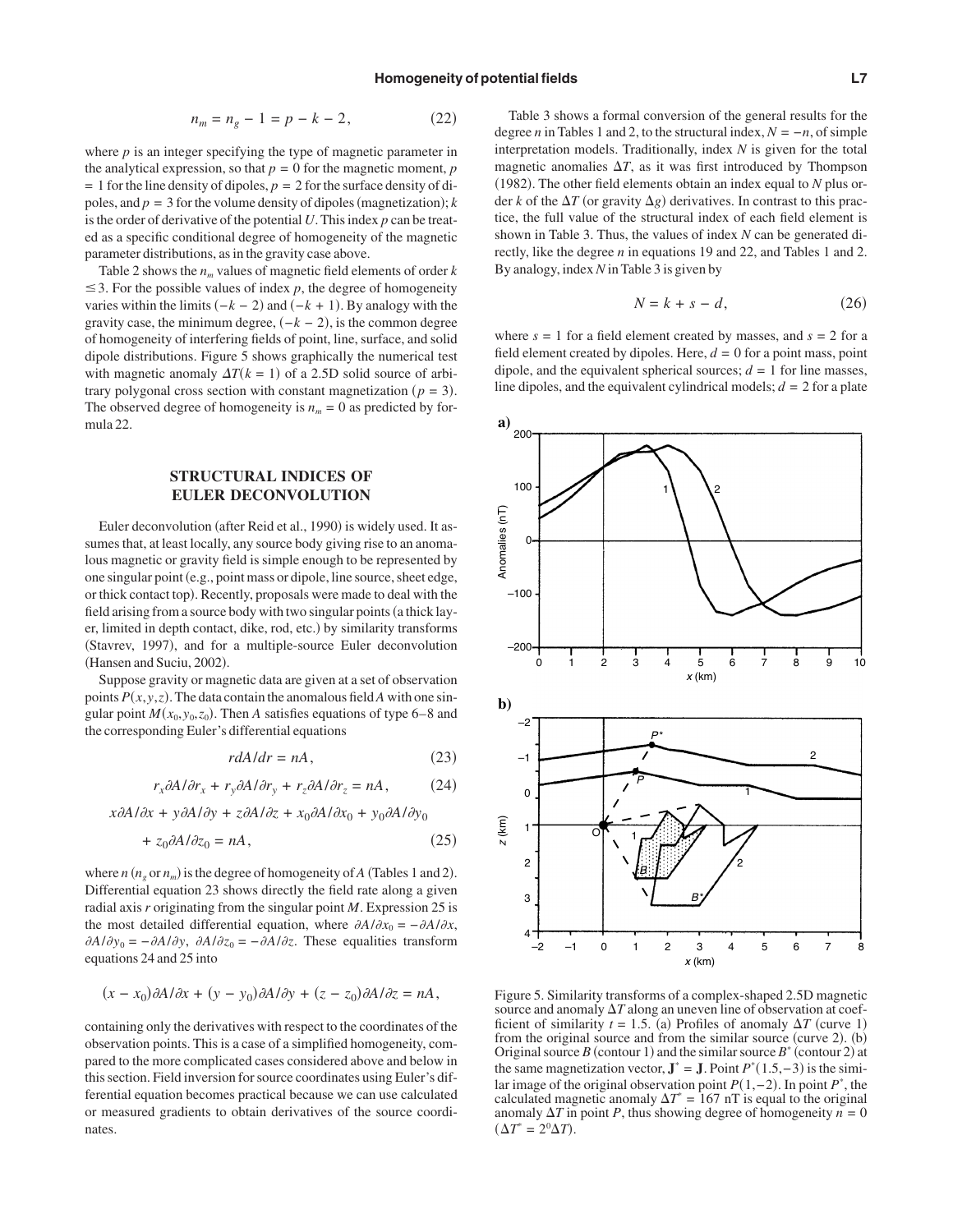and the equivalent thin layer, dike, and step; and  $d = 3$  for the contact model. Index *d* corresponds to the geometrical dimension of the elementary sources. The equivalent sources above have the same index *d* because their sizes (radius or thickness) are coefficients in the analytical expressions and cannot be determined uniquely in an inversion of the field. The deductive result in equation 26 gives the same values of index *N* as that known from the particular analysis of point source models. According to equation 26, the structural index *N* has unique values in contrast to the degree of homogeneity *n*, which depends on the type *p* of the accepted physical parameter.

Table 3 consists of positive, zero, and negative values of *N*. The latter in all cases correspond to the theoretical models with indeterminate  $(\infty)$  potential and intensity. For them,  $d - k > 1$  in the gravity

| Table 2. Degrees of homogeneity $n_m$ of magnetic field elements. |  |  |  |  |
|-------------------------------------------------------------------|--|--|--|--|
|-------------------------------------------------------------------|--|--|--|--|

|                                                       |                                              | Magnetic field elements of order $k$ |                         |           |                      |  |  |
|-------------------------------------------------------|----------------------------------------------|--------------------------------------|-------------------------|-----------|----------------------|--|--|
| Physical<br>parameter in the                          | Index $p$<br>of the<br>physical<br>parameter | 1<br>$\theta$                        |                         | 2         | 3                    |  |  |
| analytical<br>expressions of<br>the field<br>elements |                                              | Potential                            | Strength,<br>components | Gradients | Third<br>derivatives |  |  |
| Dipole moment<br>$\mu$ (Am <sup>2</sup> )             | $\Omega$                                     | $-2$                                 | $-3$                    | -4        | $-5$                 |  |  |
| Line density<br>$\beta$ (Am)                          |                                              | - 1                                  | $-2$                    | $-3$      |                      |  |  |
| Surface density<br>$\eta(A)$                          | $\mathcal{D}_{\mathcal{A}}$                  | $\Omega$                             | $-1$                    | $-2$      | $-3$                 |  |  |
| Solid density<br>J(A/m)                               | 3                                            | 1                                    | $\theta$                | -1        | $-2$                 |  |  |

**Table 3. Structural index** *N* **in Euler's differential equation for gravity/magnetic field elements.**

|                                                           |                                  | Gravity/magnetic elements of order $k$ |                         |                       |                      |  |  |  |
|-----------------------------------------------------------|----------------------------------|----------------------------------------|-------------------------|-----------------------|----------------------|--|--|--|
|                                                           | Geometrical                      | $\theta$                               | 1                       | $\overline{2}$        | 3                    |  |  |  |
| Gravity/magnetic<br>theoretical models                    | dimension<br>$d$ of the<br>model | Potential                              | Strength,<br>components | Gradients,<br>tensors | Third<br>derivatives |  |  |  |
|                                                           |                                  |                                        |                         |                       |                      |  |  |  |
| Point mass/dipole<br>equivalent sphere                    | $\overline{0}$                   | 1/2                                    | 2/3                     | 3/4                   | 4/5                  |  |  |  |
| Line of<br>mass/dipole,<br>equivalent<br>cylinder         | 1                                | 0'/1                                   | 1/2                     | 2/3                   | 3/4                  |  |  |  |
| Thin semi-infinite<br>sheet, dike, sill,<br>contact, step | 2                                | $-1''/0$                               | 0'/1                    | 1/2                   | 2/3                  |  |  |  |
| Contact of infinite<br>depth extent,<br>pyramid           | 3                                | $-2''/-1''$                            | $-1''/0$                | 0'/1                  | 1/2                  |  |  |  |

Note: For some model varieties (') or for all model varieties (") the theoretical field elements are not determinate, and *N* corresponds to the closest determinate model of a considerable extent.

case, and  $d - k > 2$  in the magnetic case (see formula 26). The zero value of *N* appears for some theoretical models with indeterminate or determinate field elements, where  $d - k = 1$  in the gravity case, and  $d - k = 2$  in the magnetic case. For example, the vertical component of gravity intensity  $(k = 1)$  of a thin, semi-infinite horizontal sheet  $(d = 2)$  is determinate with index  $N = 0$ , although the sloping or vertical sheet does not have determinate vertical intensity. However, all varieties of the same magnetic model have determinate potential and intensity (see Table 3). The most specific in this respect is the gravity contact model of infinite depth extent that shows the lower formal index  $N = -2$ .

The physical sense of the positive *N* is well known from Thompson's (1982) functional form  $f(x, y, z) = G/r^N$ , where *r* is the dis-

> tance in equation 5, and *G* is not dependent on *x*, *y*, *z*. If  $N > 0$ , then *f* shows a natural attenuation with distance  $r$ . If  $N = 0$ , then  $f = G$ , which is possible for some models such as the gravity semi-infinite horizontal sheet (small step). But the case  $N < 0$  cannot be explained using Thompson's form. The negative structural indices in Table 3 may gain meaning in terms of the concept of extended homogeneity. The direct use of equations 1 and 3 is not possible for this purpose because the theoretical field elements are indeterminate and cannot be compared. However, an infinitesimal approach from a determinate model to the respective indeterminate one gives a reasonable answer to the problem. Such a mathematical approach corresponds to the reality where measured potential-field elements are fully determinate, so their sources may only approximate the theoretical indeterminate models. The synthetic tests shown below confirm the appearance of negative structural index *N* for the model of gravity contact.

> Table 3 shows both well-known and little-known (but useful) regularities. The structural index *N* has equal value for all field elements of equal order *k* caused by sources of equal index *d*. Such elements are the magnetic field components *X*, *Y*, *Z*, *H*, magnitude *T*, and anomalies  $\Delta T(k = 1)$ , and all members of the gravity or magnetic gradient tensors  $(k = 2)$ , also Hilbert transforms (the latter shown by Nabighian and Hansen, 2001). In all cases, *N* is higher by 1 for a magnetic model than *N* for the same gravity model.

## **Synthetic tests for negative indices** *N*

Consider the gravity model of a vertical contact (Figure 4b), creating vertical gravity attraction *g* defined by the analytical expression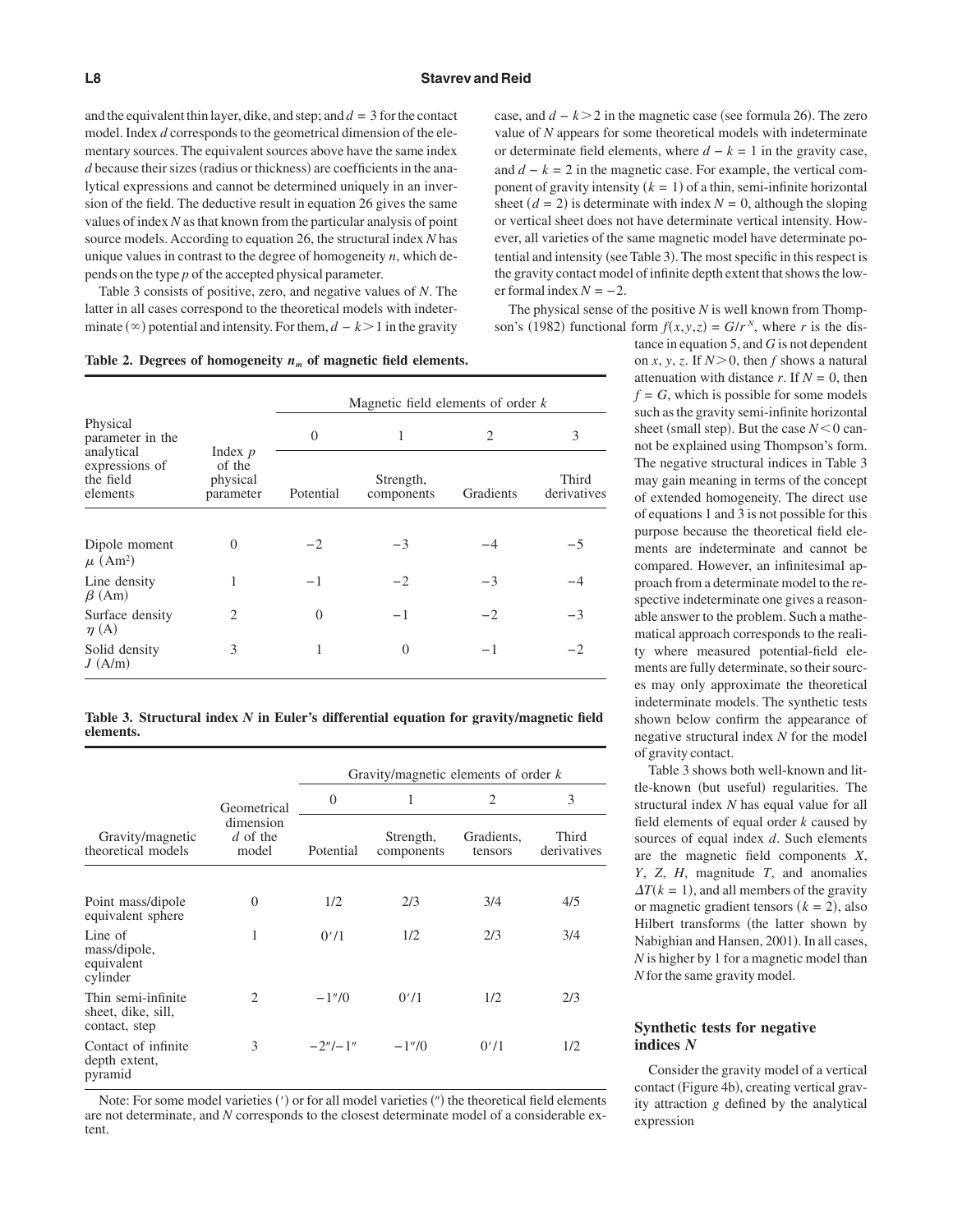$$
g = \gamma \rho \{ \pi(z_2 - z_1) + 2(z_2 - z) \tan^{-1}[(x - x_0)/(z_2 - z)]
$$
  
- 2(z\_1 - z)tan<sup>-1</sup>[(x - x\_0)/(z\_1 - z)] + (x - x\_0)  
×ln{[(x - x\_0)<sup>2</sup> + (z\_2 - z)<sup>2</sup>]/[(x - x\_0)<sup>2</sup> + (z\_1 - z)<sup>2</sup>]}}, (27)

where *x*, *z* are the coordinates of observation points, and  $x_0$ ,  $z_1$  and  $x_0$ ,  $z_2$  are the coordinates of the upper  $M_1$  and the lower  $M_2$  edge points of the contact (e.g., Telford et al., 1990). The degree of homogeneity of anomaly *g* with respect to all geometric variables  $(x, z, x_0, z_1, z_2)$  is  $n = 1$  according to the definition by equation 1 (see Table 1). If  $z_2$  $\rightarrow \infty$  (infinite thickness), then *g*  $\rightarrow \infty$  (indeterminate value). Table 3 represents this case by negative  $N = -1$ .

Differential equation 2 for anomaly *g* with respect to all geometric variables is

$$
x\partial g/\partial x + z\partial g/\partial z + x_0\partial g/\partial x_0 + z_1\partial g/\partial z_1 + z_2\partial g/\partial z_2 = ng,
$$
\n(28)

where  $\partial g/\partial x_0 = -\partial g/\partial x$ , and  $\partial g/\partial z_1 + \partial g/\partial z_2 = -\partial g/\partial z$ . When  $z_2 \gg z_1$  and  $|x| \ll z_2$ , the terms  $z_1 \partial g / \partial z_1$  and  $z_2 \partial g / \partial z_2$ , which contain the unknown derivatives  $\partial g / \partial z_1$  and  $\partial g / \partial z_2$ , can be approximated by the equations

$$
z_1 \partial g/\partial z_1 = - z_1 \partial g/\partial z - [\pi \gamma \rho z_1 + 2 \gamma \rho (z_1/z_2)(x - x_0)];
$$
\n(29)

$$
z_2 \partial g / \partial z_2 = [\pi \gamma \rho z_2 + 2 \gamma \rho (x - x_0)]. \tag{30}
$$

By a substitution of these expressions in equation 28 and after simple manipulations, Euler's equation takes the form

$$
x_0 \partial g/\partial x + z_1 \partial g/\partial z = N_2 g + x \partial g/\partial x + z \partial g/\partial z
$$

$$
+ \left[ \pi \gamma \rho (z_2 - z_1) + 2 \gamma \rho (x - x_0) \right],
$$
(31)

where  $N_2$  is an approximation to the negative structural index  $N =$  $-n = -1$ . The bracketed term [.] must be taken into account when solving the inverse problem of determining the upper edge point  $M_1(x_0, z_1)$ . This term contains unknown variables but can be included by using its linear character.

If one accepts the contact model of considerable depth extent as a one-point source with singular point  $M_1(x_0, z_1)$ , then Euler's equation 2 should be written as

$$
x_0 \partial g / \partial x + z_1 \partial g / \partial z = N_1 g + x \partial g / \partial x + z \partial g / \partial z, \quad (32)
$$

where  $N_1$  is the supposed structural index. The value of this index can be estimated analytically from equation 32 by the expression

$$
N_1 = \left[ (x_0 - x)\partial g/\partial x + (z_1 - z)\partial g/\partial z \right] / g. \tag{33}
$$

A simple test at  $(x_0 - x) = 0$  when  $\partial g / \partial z = 0$  and  $g = \pi \gamma \rho (z_2 - z_1)$ shows  $N_1 = 0$ . But this is the structural index of a semi-infinite horizontal sheet model (Table 3). Hence, equation 32 does not correspond to the contact model of considerable depth extent.

A similar test can be carried out for the index  $N_2$  in equation 31. Taking into account equations 31–33,

$$
N_2 = N_1 - \pi \gamma \rho (z_2 - z_1) / g - 2 \gamma \rho (x - x_0) / g. \tag{34}
$$

At  $(x_0 - x) = 0$  when  $g = \pi \gamma \rho (z_2 - z_1)$ , we obtain  $N_2 = -1$  as is predicted in Table 3 for the solid contact model.

Equations 31 and 32 correspond to the models of very thick and very thin contact structures, respectively. If the real structure has an intermediate relative thickness  $w = (z_2 - z_1)/(z_1 - z)$ , then  $N_1$  and  $N_2$  values in these equations deviate from the expected ones. Calculated results from equations 33 and 34 along model profiles *g* above contacts are shown in Figures 6a and 7a, respectively. At a given small thickness  $w = 0.02$ , index  $N_1$  maintains expected values close to 0. For a thick contact with  $w = 4$ , index  $N_1$  changes significantly between −0.125 and 0.5 along the tested profile. Index *N*<sub>2</sub> (Figure 7a) shows similar properties. At a considerable thickness,  $w = 19$ ,  $N_2$  is close to the expected negative index  $-1$ . At an intermediate thickness,  $w = 4$ , index  $N_2$  undergoes considerable changes between −1.2 and −0.1. These changes indicate a deviation of the real source from the accepted model.



Figure 6. Structural index in Euler's differential equation for the gravity anomaly *g*, created by a vertical contact model, considered as a one-point source with the upper edge at depth  $h_1 = (z_1 - z)$ . (a) Calculated index  $N_1$  at a relative thickness  $w/h_1$  of the contact structure: (1)  $w/h_1 = 0.02$  (thin sheet), (2)  $w/h_1 = 1.0$ , (3)  $w/h_1 = 4.0$ (thick contact). (b) Estimated relative depth,  $h/h_1$ , from Euler's differential equation at a prescribed index  $N_1 = 0$  for a relative thickness of the contact  $w/h_1$ , as in the case (a) above.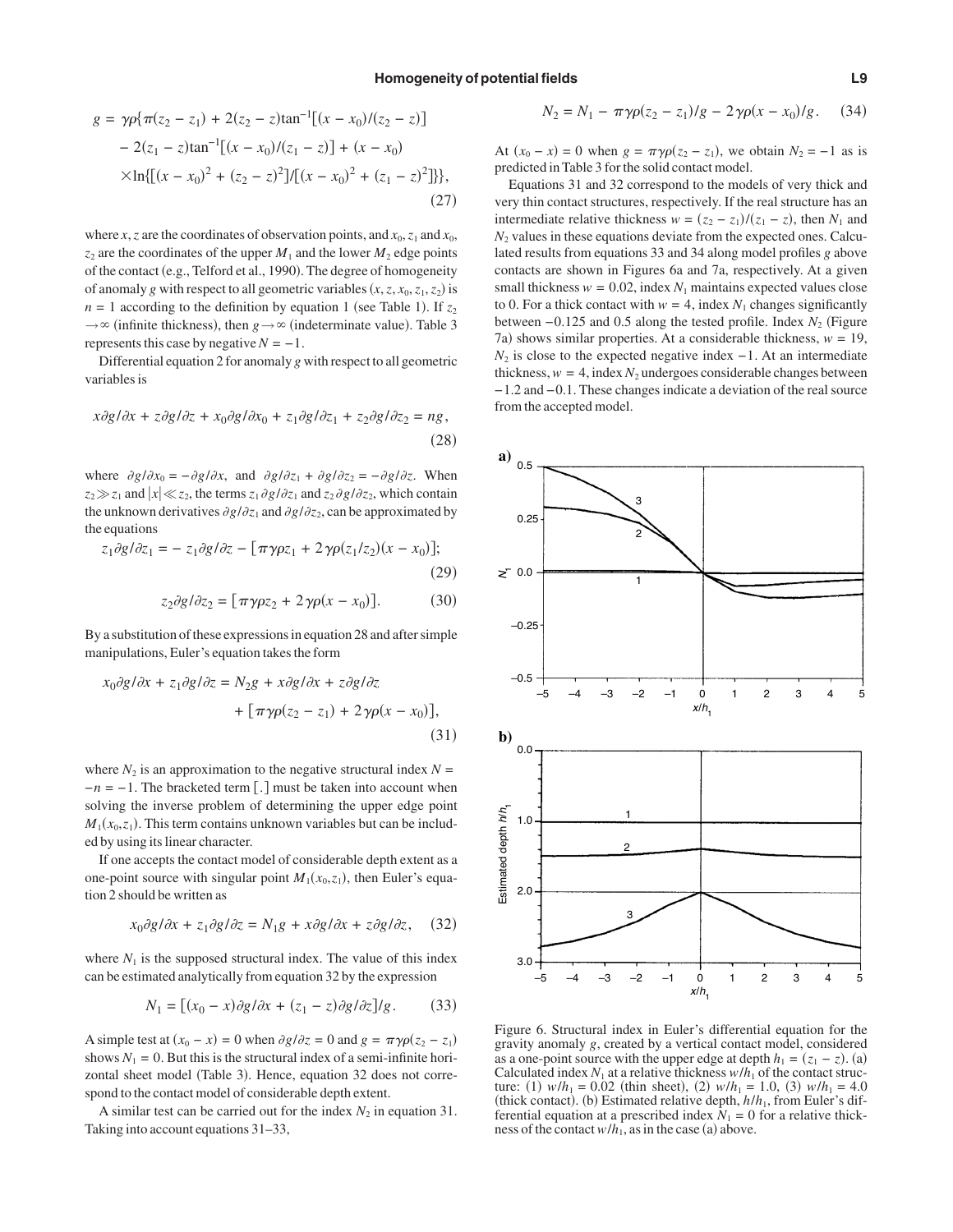Figures 6b and 7b show calculated depths from equations 31 and 32 at prescribed indices  $N_1 = 0$  and  $N_2 = -1$ , respectively. For an intermediate thickness of the contact model, the estimated depth may vary significantly along the interpreted profile. Using equation 32, the estimated depth tends to the average depth  $(z_1 + z_2)/2$  with distance from the point above the edge (Figure 6b). For the negative index  $N_2 = -1$ , equation 31 gives better results near the above-edge point (Figure 7b).

Experimental results of Reid et al. (2003) on model and real gravity data find an explanation based on the above analysis. The authors obtain returned structural indices (SI) between –0.05 and 0.8, mean value of 0.5, and standard deviation of  $\pm$ 0.18, for a contact model. The gravity data from Penola Trough, Otway Basin in Australia, show SI values between −0.5 and 0.6, mean value of 0.11, and standard deviation of  $\pm 0.23$ . These results are consistent with the expected variations in the sign and amplitudes of index  $N_1$  (Figure 6a) for intermediate contact models in equation 33.



Figure 7. Structural index in Euler's differential equation for the gravity anomaly *g* created by a vertical contact model considered as a two-point source with the upper edge at depth  $h_1 = (z_1 - z)$ . (a) Calculated index  $N_2$  at a relative thickness  $w/h_1$  of the contact: (1)  $w/h_1 = 19.0$  (considerable thickness), (2)  $w/h_1 = 9.0$ , (3)  $w/h_1$  $=$  4.0. (b) Estimated relative depth  $h/h_1$  from Euler's differential equation at a prescribed index  $N_2 = -1$  for a relative thickness  $w/h_1$ , as in the case (a) above.

#### **CONCLUSIONS**

We have shown that the analytical expressions of potential field elements caused by arbitrarily distributed sources satisfy the tests of homogeneity with respect to the set of all independent length variables. The homogeneity analysis using the initial definition of homogeneity is easier than that using Euler's differential equation. A direct use of the initial definition assumes a space similarity transform involving both the observations and the sources. In terms of the similarity transform, the value and sign of the degree of homogeneity can be explained by the ratio between the transformed field element and the original field element at similar observation points. The degree of homogeneity depends on the order of the field element as a derivative of the gravity or magnetic potential and on the assumed type of the physical parameter in the analytical expression. The latter assumption leads to different degrees of homogeneity of a given field element. The existing regularities of the degrees of homogeneity can be synthesized in common formulas and shown numerically in table form for the gravity and the magnetic field elements.

The proposed extended treatment of potential-field homogeneity makes it possible to deduce results concerning theoretical and practical problems in Euler deconvolution. The structural indices reflect the regularities of the degrees of homogeneity. It is shown analytically and numerically that a negative structural index is possible for the gravity contact interpretation models of considerable depth extent.An appropriate Euler differential equation is composed.

The space similarity transform of a potential field element expresses the property of its homogeneity. This can be used to create inversion techniques for potential fields exploiting such transforms.

#### **ACKNOWLEDGMENTS**

We are grateful to John Peirce and Yonghe Sun for their considerable patience. We also thank Martin Mushayandebvu for his useful comments.We are particularly indebted to Richard Hansen for assistance well beyond the duties of reviewer in helping us to present difficult ideas more clearly, and to Sven Treitel for his "swatting" work, which has considerably improved the readability.

#### **APPENDIX A**

## **HOMOGENEITY OF THE GRAVITY POTENTIAL OF A ROD WITH CONSTANT OR VARIABLE DENSITY**

Consider a vertical line source (rod)  $L$  of constant line density  $\lambda$ , horizontal coordinates  $x_0$ ,  $y_0$ , vertical coordinates  $z_0$  between  $z_1$  and *z*<sub>2</sub>, and length  $l = z_2 - z_1$ . From equation 12, the potential *V* at the observation point  $P(x, y, z)$  is

$$
V = \gamma \int_{(L)} (\lambda/r) dz_0 = \gamma \lambda \ln[(z_2 - z + r_2)/(z_1 - z + r_1)],
$$
\n(A-1)

where  $r_i = [(x - x_0)^2 + (y - y_0)^2 + (z - z_i)^2]^{1/2}$ ,  $i = 1, 2$ , are the distances from point *P* to the upper and lower points of the rod, respectively. The degree of homogeneity of expression A-1 in relation to the coordinates and distances is  $n = 0$ . The same result for *n* can be found from Euler's differential equation,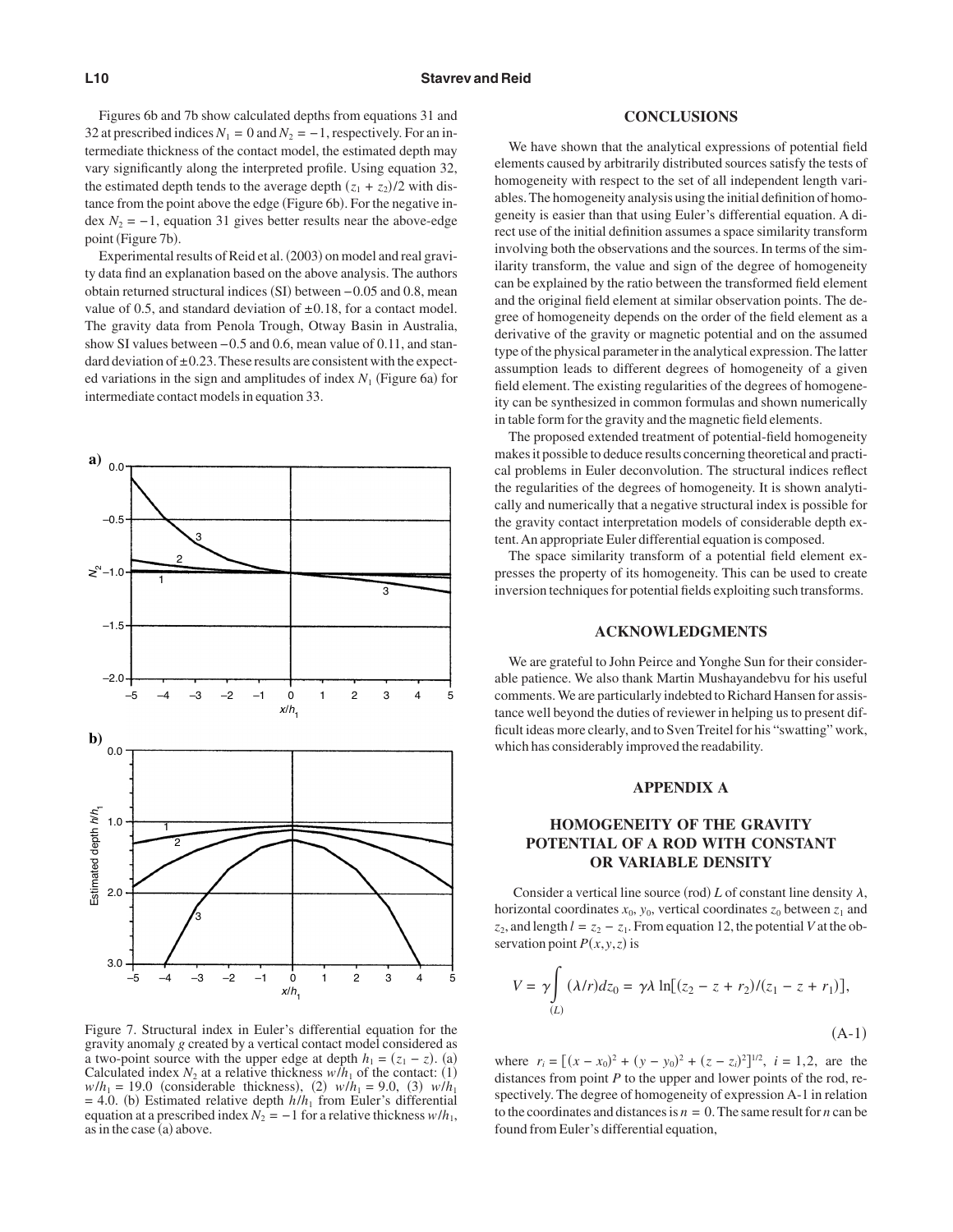$$
x\partial V/\partial x + y\partial V/\partial y + z\partial V/\partial z + x_0\partial V/\partial x_0 + y_0\partial V/\partial y_0
$$
  
+ 
$$
z_1\partial V/\partial z_1 + z_2\partial V/\partial z_2 = nV = 0,
$$
 (A-2)

after substituting the terms in the left-hand side of A-2 using expressions A-4 in the case of constant density  $\lambda$ .

Homogeneity is also observed when the line mass has variable density. Indeed, if  $\lambda(z_0) = \lambda_1 + (\Delta \lambda/l)(z_0 - z_1)$  changes continuously from  $\lambda_1$  at the upper point to  $\lambda_2 = \lambda_1 + \Delta \lambda$  at the lower point of the rod, then

$$
V = \gamma \int \{ [\lambda_1 + (\Delta \lambda / l)(z_0 - z_1)] / r \} dz_0
$$
  
=  $\gamma \lambda_1 \ln[(z_2 - z + r_2) / (z_1 - z + r_1)]$   
-  $\gamma (\Delta \lambda / l) \{ (z_1 - z) \ln[(z_2 - z + r_2) / (z_1 - z + r_1)]$   
+  $r_2 - r_1 \} = V_c + V_{\delta},$  (A-3)

where  $V_c$  corresponds to the case A-1, and  $V_{\delta}$  is the potential caused by the density changes. The degree of homogeneity of expression A-3 with respect to all geometric variables  $x$ ,  $y$ ,  $z$ ,  $x_0$ ,  $y_0$ ,  $z_1$ ,  $z_2$ , is *n*  $= 0$ . The set of geometric variables is the same as in expression A-1, so Euler's differential equation will consist of the same members as in equation A-2. The derivatives of potential  $V = V_c + V_\delta$  yield the following expressions

$$
\frac{\partial V}{\partial x} = \gamma (x - x_0) \lambda_1 E + \gamma (x - x_0) (\Delta \lambda / l)
$$

$$
\times [(z - z_1)E + 1/r_2 - 1/r_1],
$$

$$
\frac{\partial V}{\partial y} = \gamma (y - y_0) \lambda_1 E + \gamma (y - y_0) (\Delta \lambda / l)
$$

$$
\times [(z - z_1)E + 1/r_2 - 1/r_1],
$$

$$
\frac{\partial V}{\partial z} = \gamma \lambda_1 (1/r_1 - 1/r_2) + \gamma (\Delta \lambda / l) [\ln(Q_2/Q_1) - l/r_2)],
$$

$$
\frac{\partial V}{\partial x_0} = -\frac{\partial V}{\partial x}, \quad \frac{\partial V}{\partial y_0} = -\frac{\partial V}{\partial y},
$$

$$
\frac{\partial V}{\partial z_1} = -\frac{\gamma \lambda_1}{r_1} + \gamma (\Delta \lambda / l)
$$

$$
\times [\ln(Q_2/Q_1)(z - z_1) / l + (r_2 - r_1) / l)],
$$

$$
\frac{\partial V}{\partial z_2} = \frac{\gamma \lambda_1}{r_2} + \gamma (\Delta \lambda / l) [-\ln(Q_2/Q_1)(z - z_1) / l - (r_2 - r_1) / l + l/r_2],
$$

$$
(A-4)
$$

where  $Q_1 = r_1 + z_1 - z$ ,  $Q_2 = r_2 + z_2 - z$ ,  $E = 1/(Q_2 r_2) - 1/(Q_1 r_1)$ , and  $\ell = z_2 - z_1$ . An analytical proof of Euler's equation A-2 with derivatives A-4 requires a complex manipulation of their long expressions. Alternately, we can prove the result using rod models. Results from such calculations are shown in Table A-1. The observation points lie along the epicentral line on an uneven surface. As can be seen, the sum  $\Sigma$  of the left-hand side terms in Euler's equation A-2 is equal to 0 for all observation points. This shows degree  $n = 0$ , which is the same as obtained above from a direct homogeneity analysis of equation A-3.

The whole rod mass is  $m = m_1 + \Delta m$ , where  $m_1 = \lambda_1 l$  and  $\Delta m$  $= \Delta \lambda l/2$ . By substituting  $\lambda_1 = m_1/l$  and  $\Delta \lambda = 2\Delta m/l$  in equation A-3,

$$
V = \gamma (m_1/l) \ln(Q_2/Q_1) + 2\gamma (\Delta m/l^2)
$$
  
×[(z<sub>1</sub> - z)ln(Q<sub>2</sub>/Q<sub>1</sub>) + r<sub>2</sub> - r<sub>1</sub>]. (A-5)

Expression A-5 shows degree of homogeneity *n* = −1 with respect to the set of geometric variables  $z$ ,  $z_1$ ,  $r_1$ ,  $r_2$ , and *l*. This result is identical to that obtained from the analysis of integral expression 11, when the physical parameter is the mass.

Table A-2 shows results from a numerical test with the same rod but with a variable density according to the sine function

$$
\lambda(z_0) = \lambda_1 \{ 1 + \sin[2\pi k(z_2 - z_0)/(z_2 - z_1) + \varphi] \},\tag{A-6}
$$

where *k* is the frequency, and  $\varphi$  is the phase. Euler's differential equation A-2 is satisfied for the sinusoidal density of equation A-6 at degree of homogeneity  $n = 0$ . A more complicated continuous or piecewise-continuous density distribution can be represented by a Fourier series of sinusoidal components. Thus, for an arbitrary density distribution (see Introduction), Euler homogeneity of a created field element is valid.

#### **APPENDIX B**

## **HOMOGENEITY OF THE LOGARITHMIC 2D POTENTIAL OF A LINE SOURCE**

The logarithmic potential (e.g., Blakely, 1995) introduced in the theory of 2D fields is represented here by the equivalent expression

Table A-1. The terms of Euler's differential equation A-2 and their sum  $\Sigma$  for the potential *V* of a vertical rod with a linear **variation of density**  $\lambda$ **.** 

| (km) |        | Potential<br>(mGal.km)         | Terms of the Euler's differential equation<br>(mGal.km) |                                   |                           |                               | Sum<br>(mGal.km)              |       |
|------|--------|--------------------------------|---------------------------------------------------------|-----------------------------------|---------------------------|-------------------------------|-------------------------------|-------|
| v    | Z.     | V                              | $(x - x_0) \partial V/\partial x$                       | $(v - v_0) \partial V/\partial v$ | $z \partial V/\partial z$ | $z_1 \partial V/\partial z_1$ | $z_2 \partial V/\partial z_2$ | Σ     |
| 0.0  | $-0.1$ | 0.368                          | $-0.072$                                                | $-0.287$                          | $-0.001$                  | $-0.037$                      | 0.397                         | 0.000 |
| 2.0  | $-0.3$ | 0.693                          | $-0.120$                                                | $-0.480$                          | $-0.030$                  | $-0.074$                      | 0.704                         | 0.000 |
| 4.0  | $-0.2$ | 2.561                          | 0.000                                                   | 0.000                             | $-0.933$                  | $-0.607$                      | 1.540                         | 0.000 |
| 6.0  | 0.1    | 0.725                          | $-0.137$                                                | $-0.550$                          | 0.006                     | $-0.075$                      | 0.756                         | 0.000 |
| 8.0  | 0.0    | 0.369                          | $-0.072$                                                | $-0.290$                          | 0.000                     | $-0.037$                      | 0.399                         | 0.000 |
|      |        | Coordinates of<br>observations |                                                         |                                   |                           |                               |                               |       |

Note: Rod parameters are  $x_0 = 2.0 \text{ km}, y_0 = 4.0 \text{ km}, z_1 = 0.1 \text{ km}, z_2 = 1.1 \text{ km}, \lambda_1 = 0.3 \text{ Mt/km}, \Delta\lambda = -0.1 \text{ Mt/km}.$